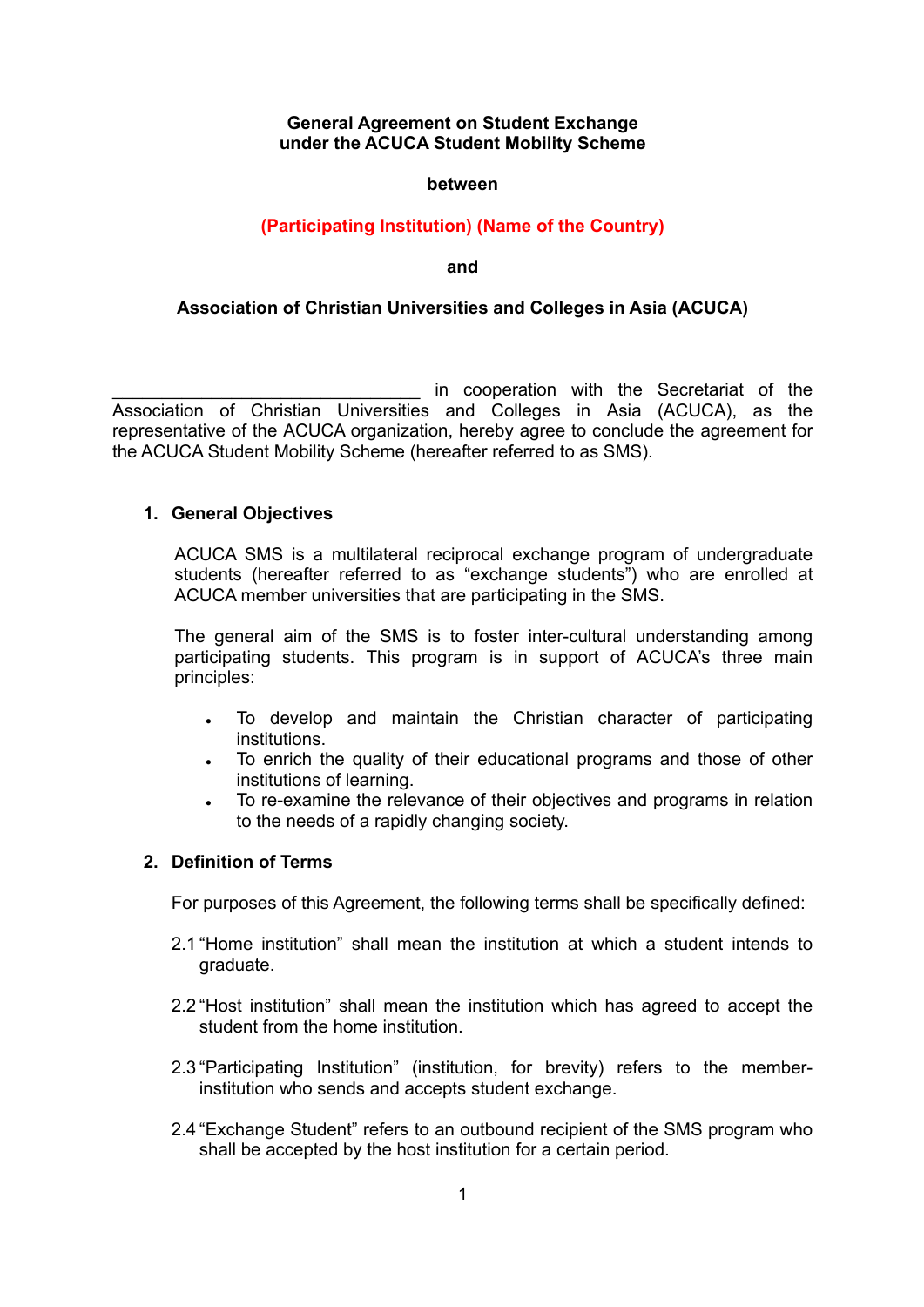#### **3. Implementation and Guidelines**

All measures shall be undertaken by the participating institutions and will be regarded as reasonable to give maximum effect to the exchange program.

- 3.1 Each participating institution must provide the necessary information for the student mobility program to the ACUCA Secretariat. The latter collects, consolidates, and posts the information on the website.
- 3.2 An institution wishing to lodge an application should apply directly to ACUCA SMS participating institutions and maintain communication with them to enable successful assignment of applying students between the respective exchanging institutions.
- 3.3 For the ACUCA travel and living subsidies, a nomination form should be sent to the ACUCA Secretariat when the application form is submitted to the host university. Upon acceptance, the applying institution should send the ACUCA travel and living subsidies form, a copy of the acceptance letter, and a copy of the flight tickets to the Secretariat by the required dates.
- 3.4 Institution agrees to accept and enrol exchange undergraduate as full-time and non-degree students to any program in the partner institution for a period of no longer than one (1) semester.
- 3.5 Hosting universities agree that the number of SMS students accepted at each university shall be decided according to the general regulations and procedure of the exchange program in the host university. The number of incoming and outgoing students should be balanced. It is agreed that should an imbalance of students occur in a given academic year, both host and home institutions shall seek to offset the imbalance during the following academic year or shortly thereafter.
- 3.6 It is understood that institutions strive to designate only well-qualified students to participate in the student mobility program, and that the academic background of each student will be provided by the home institution. A copy of which shall be furnished to the ACUCA Secretariat. The host institution shall reserve the right to make final approval of the acceptance.
- 3.7 Student of participating institution must have completed at least one (1) year studies at their home institution to be considered for student exchange. Participating students are expected to remain registered at their home institution.
- 3.8 Exchange students may enroll in the courses that the host institution offers. The latter shall inform exchange students of the course description before registration. Admission to specific program / course is subject to appropriately qualified students to enrol in that course, including language proficiency consistent with the language regulations set out in the host institution's academic policies. The application materials required by the host institution should be sent directly to the institution in advance of the deadline.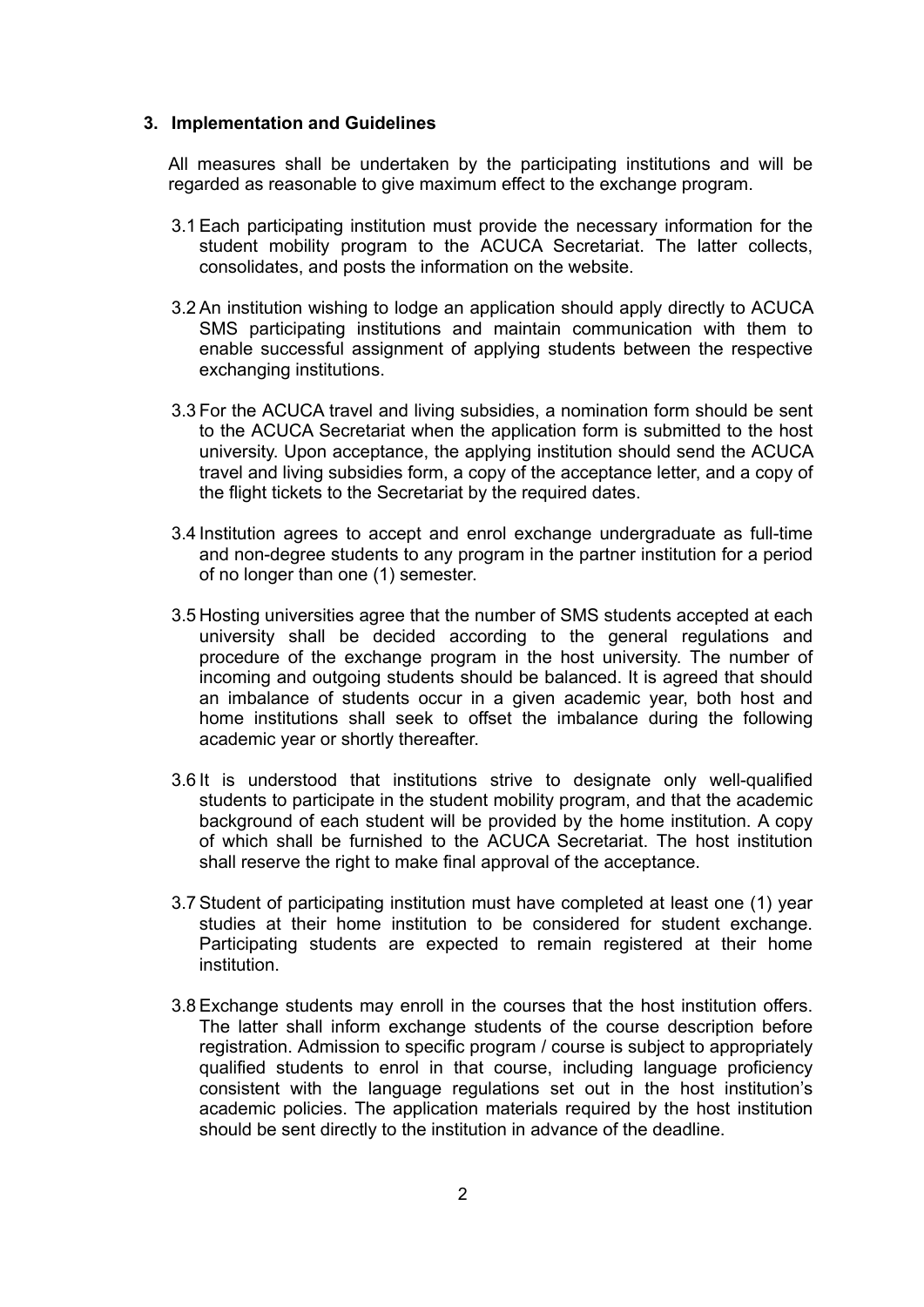- 3.9 All SMS participating universities agree to transfer credits earned by exchange students at the host university, subject to the regulations and procedure of the respective universities. Host universities shall provide home universities with transcripts for the exchange students at the end of the exchange period.
- 3.10 Participating students are required to return to their home institution at the end of the exchange period and shall not pursue the award of a degree at the host institution.
- 3.11 Exchange students will be provided with the same academic resources and support services available to all students at the host institution.
- 3.12 The authorized representative of the host institution shall approve in writing, the exchange student's application, including the responsibilities -- personal expenses, medical insurance, travel and other incidental expenses, period of study, and any other conditions governing the terms of the student mobility program.
- 3.13 Institutions will assist the exchange students in procuring the necessary student visa/immigration documents.
- 3.14 All SMS participating universities shall endeavor to provide, or to help exchange students to find appropriate housing for the period of exchange. The host institution does not guarantee accommodation on campus but will make every effort to assist in obtaining accommodation within a reasonable distance from the campus. Participating students must ensure that they have sufficient funds to cover living expenses and relevant insurance for the duration of their stay at the host university.
- 3.15 If students meet accident or disobey university rules, both institutions will try to find a solution through mutual consultation.

#### **4. Tuition, Fees, and Miscellaneous expenses**

Exchange students will be provided by the host institution at no cost of the following:

- 4.1 Admission, registration, and tuition fees from the host university
- 4.2 Orientation program
- 4.3 Grade reports and transcript of record

#### **5. Tuition, Fees and Miscellaneous Expenses**

5.1 Exchange students shall be exempted from admission, registration, and tuition fees from the host university.